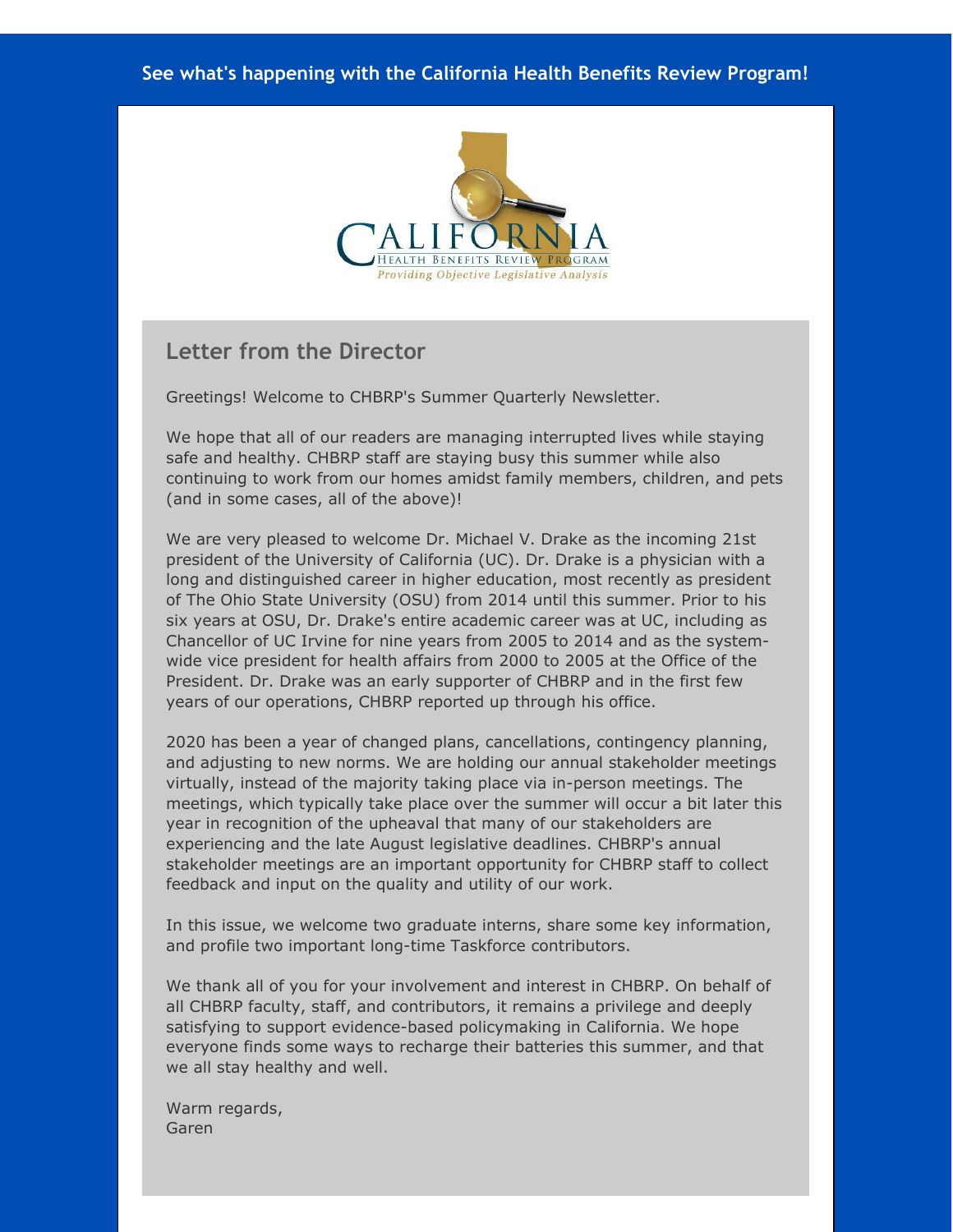# Welcoming our 2020 Summer Graduate Interns

We are so pleased to welcome our 2020 Summer Graduate Interns, Sam Lau and Niloufar Nasrollahzadeh. Sam and Niloufar are both working with us remotely from Southern California. CHBRP is grateful to have them supporting our many summer projects. Their bios are below.



Sam Lau is a 2020 Summer Graduate Intern at CHBRP, who is pursuing his MPP at UCLA's Luskin School of Public Affairs and MPH at UCLA's Fielding School of Public Health in Health Policy and Management. Previously, he has worked as the lead analyst and programmer for health economics research projects on Medicare, affordable housing, and healthy aging. He has also worked as an analyst at Charles River Associates conducting economic and statistical analysis for antitrust litigation. Sam has an undergraduate degree in Economics from UC Berkeley.



Niloufar Nasrollahzadeh is a 2020 Summer Graduate Intern at CHBRP, who is in the midst of pursuing her MPP at UC Riverside's School of Public Policy. She also graduated with her Bachelor's in Business Economics at UC Riverside. Niloufar gained her extreme passion for health reform and policy due to her research involvement in water economics/policy, as well as her time volunteering with free health clinics where she worked with uninsured patients. As a graduate student, she teaches economics and is involved with UCR's Healthy Campus, an organization that

promotes a culture of health through initiatives that develop, implement, and institutionalize polices and environments for the overall health and well-being of staff, faculty, and students on campus.

## **2020 Completed Analyses and Status**

In 2020, the Legislature requested that CHBRP analyze 14 bills. Of those, two bills, SB 855 (Wiener) Mental Health Parity and AB 2203 (Nazarian) Insulin Cost-Sharing Cap are active. SB 855 is scheduled to be heard next week in Assembly Health, and AB 2203 is currently in the Senate Health committee. CHBRP's reauthorization (for two years) is contained in SB 406, currently in Assembly Health.

CHBRP has published complete analyses for 13 of the 14 bills that the Legislature requested we analyze. For AB 2640 (Gonzalez) Genetic biomarker testing, CHBRP will soon be publishing a policy brief on the topic rather than publish a full analysis. The resource will be posted on our website, and readers will also be notified of its availability by email.

As in 2019, CHBRP is publishing an "Amendments Update" document ahead of key hearings that will indicate the portions of CHBRP analyses that remain relevant after amendments are made to analyzed bills. This is available on CHBRP's website at [http://chbrp.org/completed\\_analyses/index.php](http://r20.rs6.net/tn.jsp?f=001qJ_wAgjWx-B_Im1CrdpqdnxmOEE8wPcDymlyV4Q7BXUsy89GXYUERpABCQaBGgw63zJ5SKa4XlvhLqIT7XoQUO946Z7t5Q3PKt_C0-QINVG4JbbE9C9bmIbzqd-Ky1J8BWHIV6Td1g4DxssfnbZuzEarPGrANili08TSa8Y6u1RUxym5cMRQOWyOJS_96XlrG6XGO5WodHPbA0Akm31Ja66LyBR1Y1yENpo-RG-ccC9Osdyyp4wHrxHBQyWu53pTUtsTmv03YcEC-csJdPpL91bR1zLB71SZvPRBYmBs44ihhj1zz1qONAVjsNhWUeH-&c=&ch=). CHBRP will also notify readers when a new version is posted via our email listserv.

## **Task Force Spotlight:**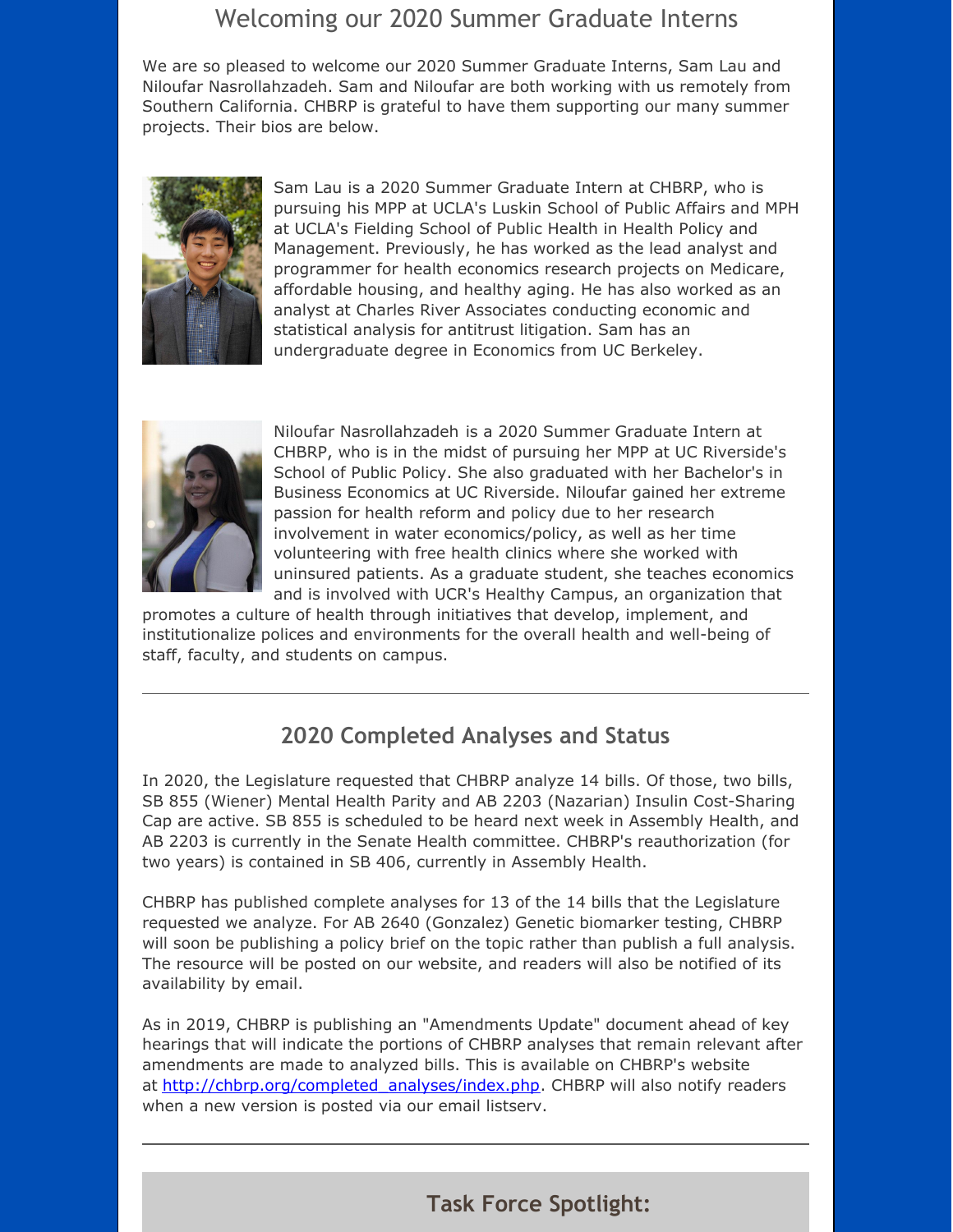

#### **Margaret Fix, MPH**

Ms. Fix is a Clinical Research Analyst at the University of California, Davis and a Research Data Analyst at the University of California, San Francisco. She serves on CHBRP's medical effectiveness team.

Ms. Fix is passionate about using data to tell stories, and to inform changes in the California health care system. She is currently working on projects related to teen

contraceptives and intervention, the California physician workforce, and rural health clinics.

In her work with CHBRP, Ms. Fix reviews literature related to Medical Effectiveness, and synthesizes it for CHBRP reports. This is a particular challenge in cases where there's a dearth of literature, or, conversely, there's a great deal of research that needs to be synthesized. She's worked on bills related to many topics, including telehealth, opioid use, autism, and lipodystrophy. She enjoys working with CHBRP because it allows her to quickly gain expertise on a variety of topics.

For Ms. Fix, being involved in health policy is a way to affect the lives of many people at once. She is energized by data-driven systemic change, and is most proud of her development as a research analyst, having gained many skills to help her in her quest to inform decision-makers with data.



#### **Task Force Spotlight: Bruce Abbott, MLS**

Mr. Abbott is one of three Masters-prepared librarians at the Blakestone Medical Library at UC Medical Center in Sacramento. As a member of a small (but mighty!) library, he's able to perform multiple functions, including interacting with patrons and working with collections.

As a medical librarian with CHBRP since

2007, Mr. Abbott performs complex literature searches on behalf of CHBRP's Medical Effectiveness, Public Health, and Cost teams. He enjoys working on projects that contribute to significant research, and relishes the opportunity to work with colleagues in addition to his other responsibilities as a teacher. Mr. Abbott is grateful for the opportunities that working with CHBRP provides to explore health care topics with which he was not previously familiar, and is especially interested in some of the health economics components of analyses, which has been a newer area for him in his career.

As a member of CHBRP's team, he has built strong relationships with UC Davis faculty, for example, who also work with the program. He appreciates the opportunities that working with CHBRP give him to build deep and strong